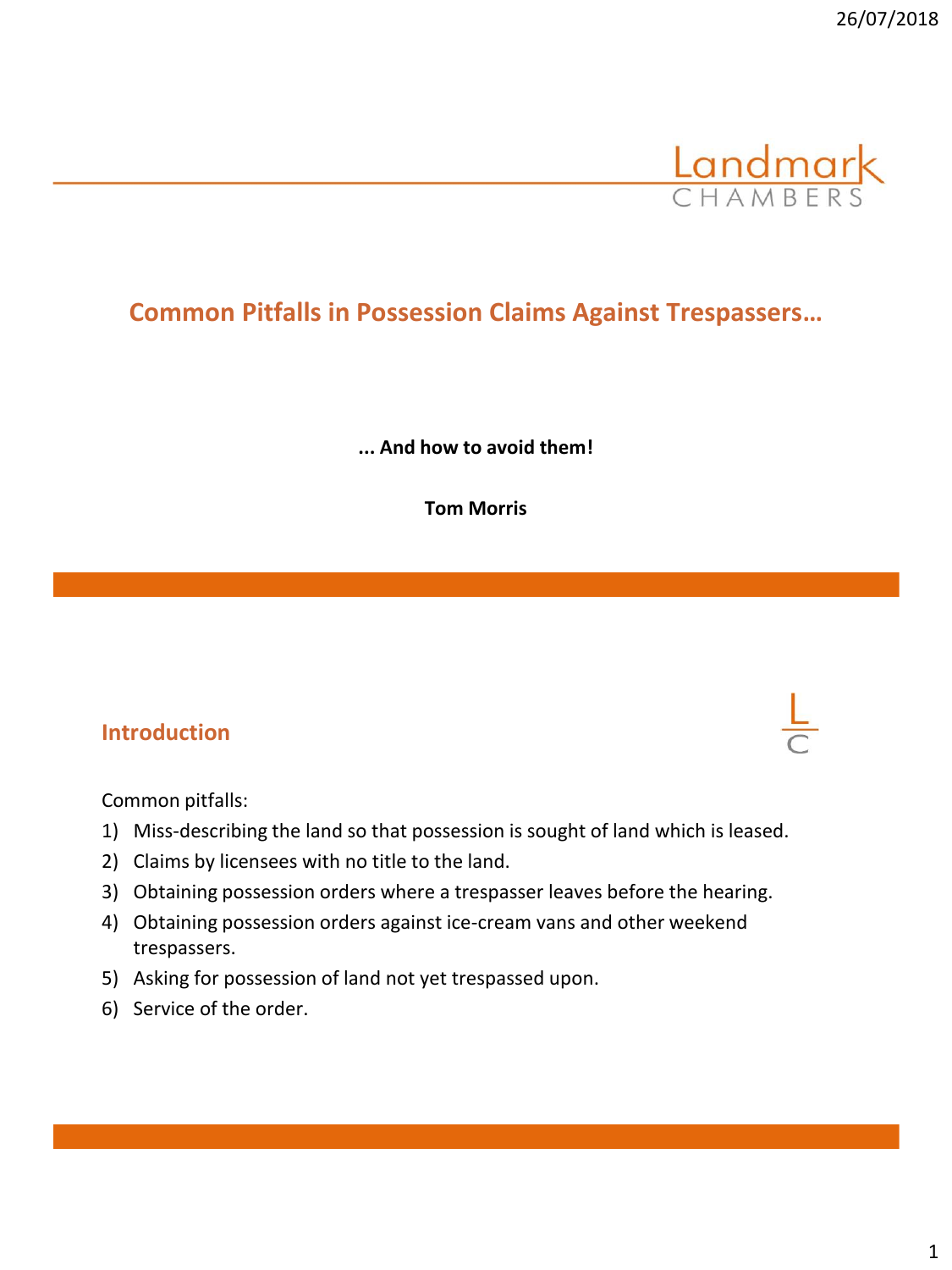# **Secretary of State for Environment, Food and Rural Affairs v Meier [2009] UKSC 11: some encouraging dicta…**

"If a group of people come on to my land without permission, I shall want the law to provide a speedy *way of dealing with the situation."* Per Lord Roger at [1].

"It seems clear that the modern possession action is there to protect the right to physical occupation of *the land against those who are wrongfully interfering with it. The right protected, to the physical occupation of the land, and the remedy available, the removal of those who are wrongfully there, should match one another."* Per Lady Hale at [35].

it is clear that judges should strive to ensure that court procedures are efficacious, and that, where..." there is a threatened or actual wrong, there should be an effective remedy to prevent it or remedy it. Further, as Lady Hale points out, so long as landowners are entitled to evict trespassers physically, judges *should ensure that the more attractive and civilised option of court proceedings is as quick and efficacious as legally possible."* Per Lord Neuberger at [58].

## **Conceptual points**

- (1) A possession claim is a claim by a title-holder to be put back into possession of land, where that title-holder has *either* been dis-possessed of their land entirely, *or* where their right to possession of that land is interfered with by an adverse occupier whose occupation falls short of possession.
- (2) An order for possession binds only parties to the proceedings in which that order is obtained, but a bailiff or sheriff is obliged to execute a warrant or writ of possession against *all those in occupation*.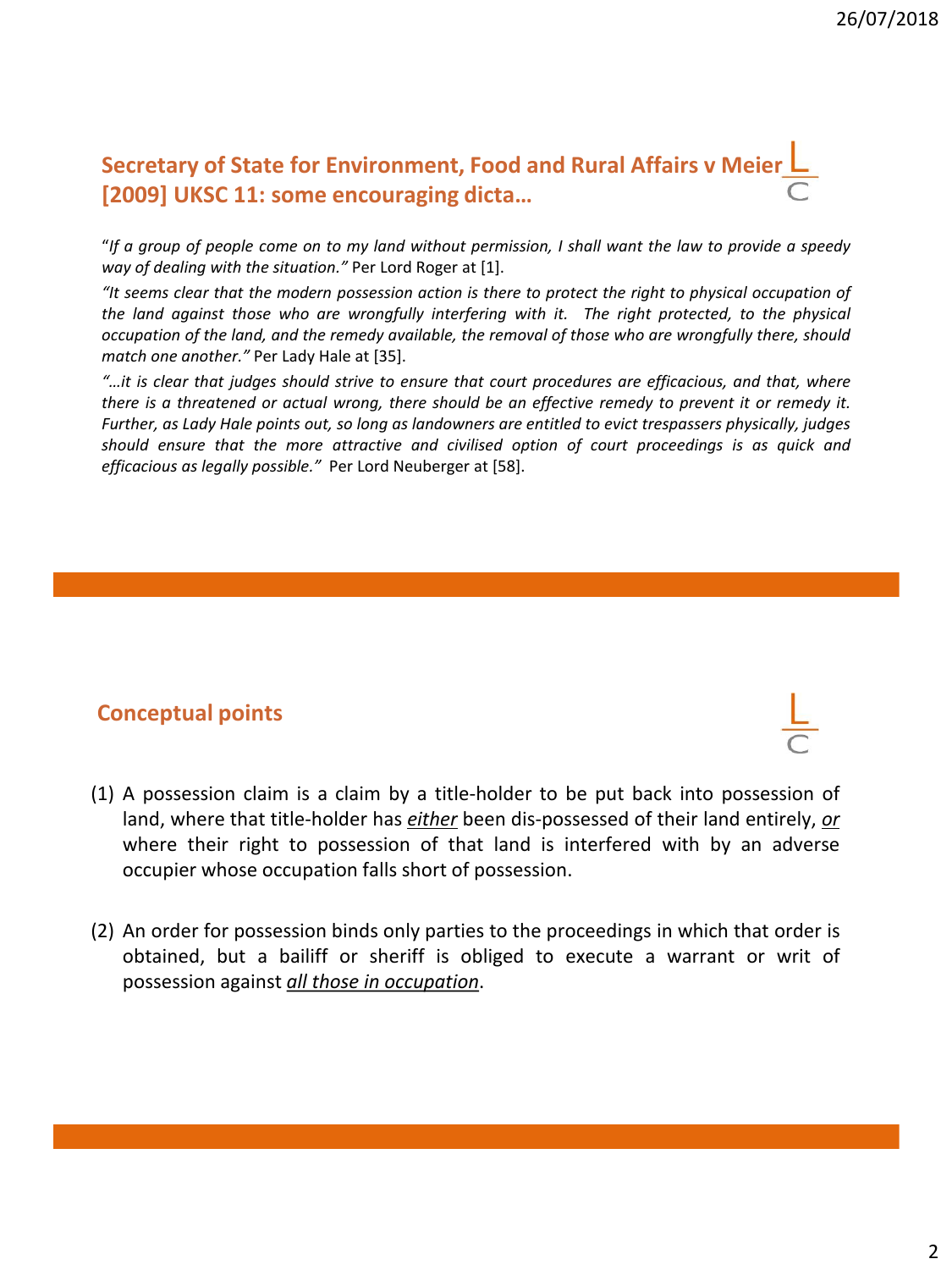#### **Pitfall 1: Correctly identifying the land of which possession is sought**

As a general rule, the only person who can sue in trespass is the person in possession of the land, *especially since a possession claim is a claim to be put back in uninterrupted possession of land.*

Where property is let to a tenant, the landlord has no entitlement to issue proceedings for possession: *Baxter v Taylor* (1832) 4 B. & Ad. 72.

"He could not maintain an action of trespass in his own name, because he was not in possession of the *land.*" (per Taunton J)

### **Describing the land: practical pointers**

- (1) Describe the land with great care in the particulars of claim so that:
	- (a) it includes *only* land of which the owner is entitled to possession; and
	- (b) it does not include any part of the land which is let to tenants.

E.g. where *Blackacre* consists of a house let to a tenant and a garden retained by the landlord and a trespasser occupies the garden: the landlord can sue for possession but the particulars should specify "*The garden to the rear of Blackacre",* instead of just "*Blackacre".*

Were the trespasser to occupy any part of the house itself, only the tenant could sue for possession.

- (2) Where the particulars of claim refer to a plan on which the land is identified by a red line, the red line must not include any buildings or other land let to tenants. Where the trespass is to part of an industrial estate or retail park, this is especially important.
- (3) Where the register does not make clear what land is leased, consider attaching copies of any leases and accompanying plans to establish clearly that the owner is entitled to possession of what is claimed.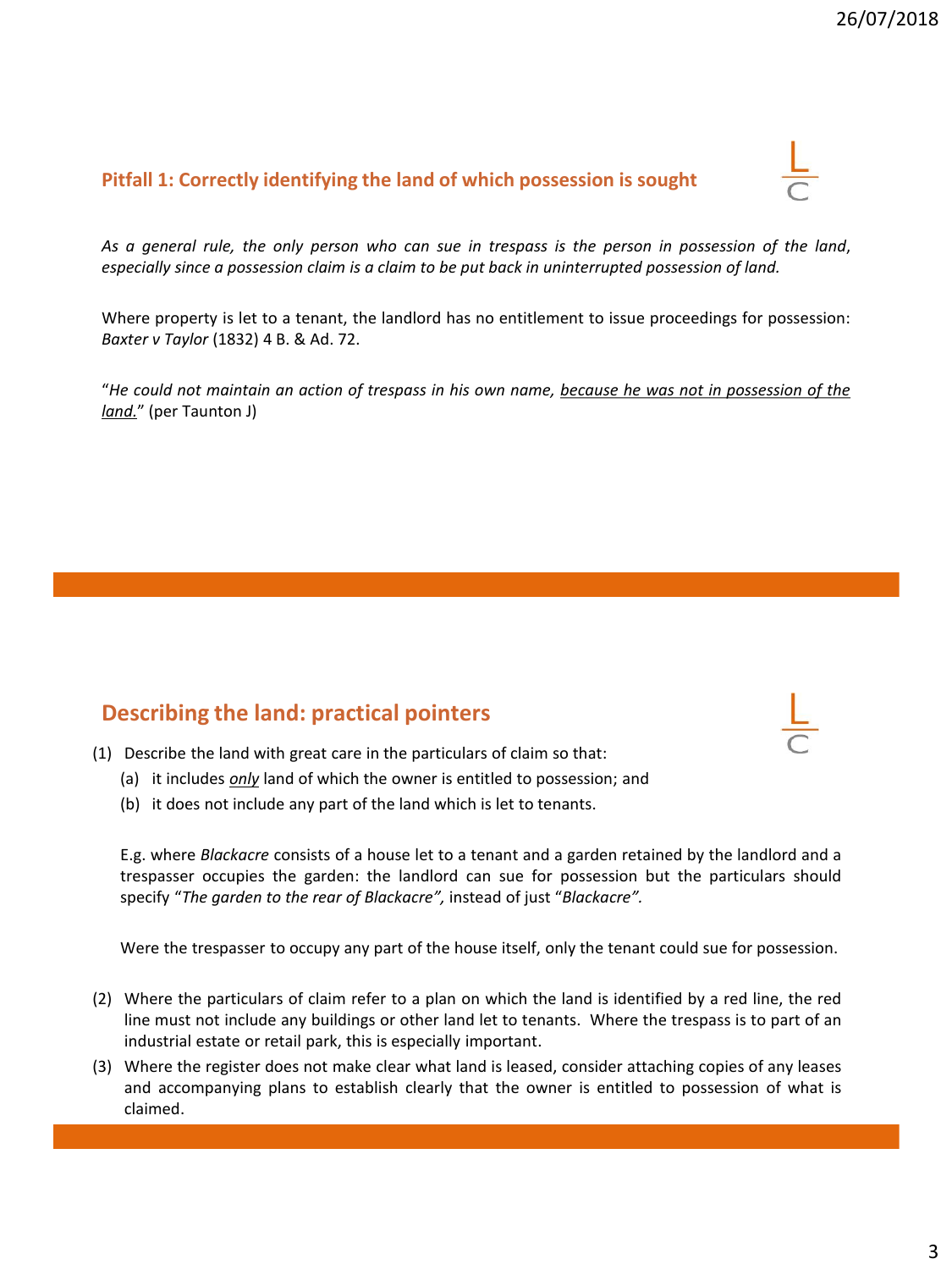### **The risks of miss-describing the land**



- (1) Since the landlord is not usually entitled to possession of land let to tenants, the claim may fail or at least be adjourned so that it can be amended. Conversely, where a tenant seeks possession of a building *and* outside space which is retained by the landlord.
- (2) It is not impossible that a tenant may attend to defend their interest, resulting in costs sanctions for the claimant.
- (3) As Lord Neuberger pointed out in *Meier*, a possession order only binds parties to the proceedings, but a warrant must be executed against anyone on the land. There may be practical problems executing warrants where an order is made against tenanted land without the difficulty being spotted.
- (4) It is even possible that imprecise definitions of the land may include parts outside of the claimant's ownership.

E.g. *Whiteacre* consists of a warehouse and adjoining yard. A tenant leases the warehouse, but the landlord retains the yard. Travellers occupy the warehouse and part of the yard, and the tenant sues for possession of "*Whiteacre*". The tenant has no right to claim possession of the yard.

### **Possible solutions**

- 
- (1) An application to amend prior to the hearing will require re-service and is unlikely to be desirable given the tight time-frames of the claim. The better approach is to attend the hearing armed with an amended plan and ask for the order to be made with reference to that plan.
- (2) Make an application to amend the particulars there and then, on the basis that no prejudice has been caused to the tenants of demised land wrongly included, or to the trespasser who in any event has no right to possession of the demised land, and that prejudice would be caused to the owner if the claim were dismissed or adjourned.
- (3) Alternatively, if the facts allow, rely on the principle that a landlord may sue at once without waiting until his future estate falls into possession *where the trespass has caused a permanent injury to the land affecting the landlord's reversionary interest.*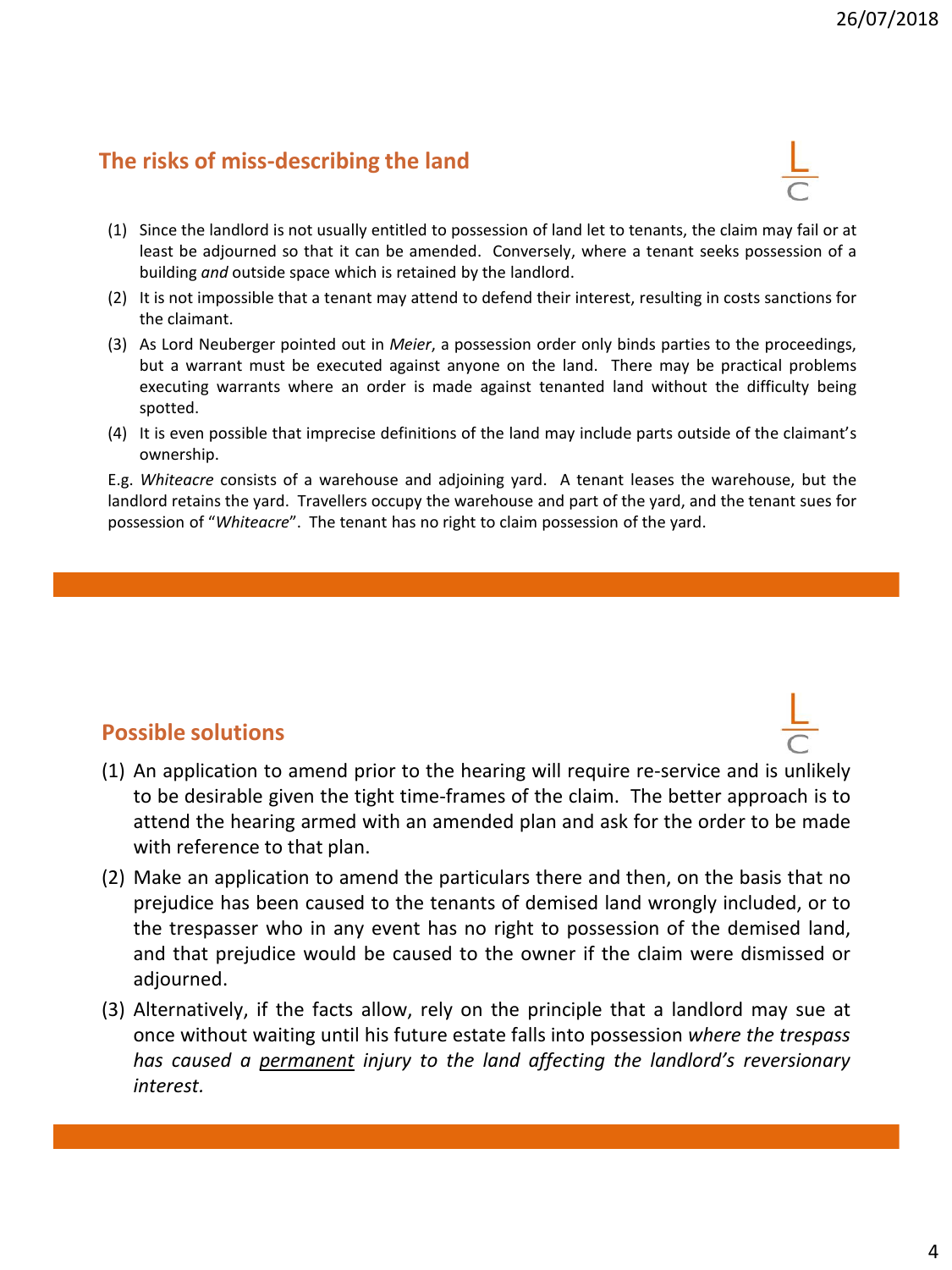#### **Pitfall 2: claims by licensees**



- What happens where the freeholder of a commercial site is a remote company and day-to-day management of the land is undertaken by an agent? Can the managing agent bring the claim?
- In *Manchester Airport PLC v Dutton* [2000] 1 QB 133, the National Trust was the freeholder of an area of woodland, but granted Manchester Airport Plc 'a licence to enter an occupy' the land to reduce tree heights in the flightpath of a second runway. Trespassers occupied the wood, and Manchester Airport Plc brought a claim.
- The Court of Appeal held by a majority that a licensee could, in certain circumstances, bring the claim.

### *Manchester Airport v Dutton*

"*Now, I think it is clear that if the airport company had been in actual occupation under the licence and the trespassers had then entered on the site, the airport company would have obtained an order for possession; at least if it was in effective control of the land.(…) The airport company's claim for possession would not, were it in occupation, fall in my judgment to be defeated by the circumstances that it enjoys no title or estate in the land, nor any right of exclusive possession as against its licensor."*

Per Laws LJ at 147D-G.

NOTE: a licensee can sue for possession even when it has not even gone into occupation of the land:

"*In my judgment the true principle is that a licensee not in occupation may claim possession against a trespasser if that is a necessary remedy to vindicate and give effect to such rights of occupation as by contract with his licensor he enjoys. This is the same principle as allows a licensee who is in de facto possession to evict a trespasser… In every case the question must be what is the reach of the right, and whether it is shown that the defendant's acts violate its enjoyment."* Per Laws LJ At 149H – 150E.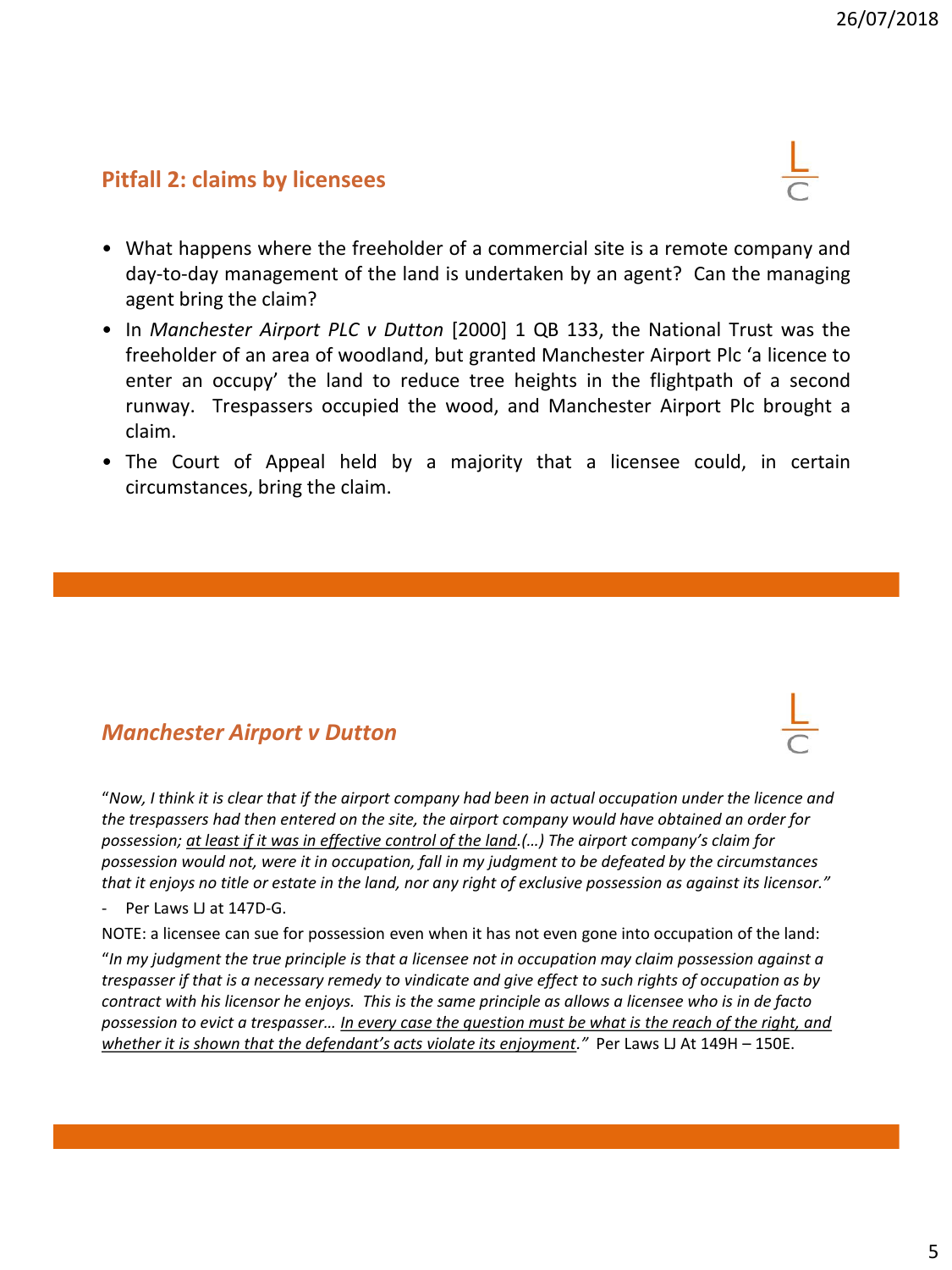## *Manchester Airport v Dutton:* **practical lessons**



- The decision may provide assistance where it is more convenient for the managing agent of  $-$  say  $$ an industrial estate to bring a claim. Where the estate is in the ownership of a number of different title-holders, this may be a practically easier course to take – provided that the agent can demonstrate a contractual entitlement from all of the relevant title-holders to effective control of the land occupied by the trespassers.
- However, for a possession claim in the county court, there is an obvious risk of encountering a district judge unfamiliar with claims against trespassers who is less than impressed by the complexity of the resulting claim.
- However, where a claim is brought by a managing agent instead of a title-holder, *Manchester Airport v Dutton* suggests that the claim may still succeed.

### **Pitfall 3: the trespasser leaves before the hearing**

"The real objection is that the Court of Appeal's extended order that "the Commission do recover the parcels of land set out in the Schedule hereto" is inconsistent with the fundamental nature of an action of recovering land because there is nothing to recover: the Commission were already in undisturbed possession of those parcels of land. And the law is harmed rather than improved if a court grants orders which lay defendants, knowing the facts, would *rightly find incomprehensible. How, the defendants could well ask, can the Commission "recover" parcels of land* which they already possess? How, too, are the defendants supposed to comply with the order? Only a lawyer could understand and explain that the order "really" means that they are not to enter and take possession of the other *parcels of Commission land." - Meier*, per Lord Roger at [12]].

"...the essence of an order for possession, whether framed in ejectment or recovery, is that the claimant is getting back the property from the defendant, whether by recovering the property form the defendant or because the claimant had been wrongly ejected by the defendant. As stated by Wonnacott, in Possession of Land (2006), page 22, "an action for recovery of land (ejectment) is an action to be put into possession of an estate of land. The complaint is that the claimant is not currently 'in' possession of it, and... wants... to be put 'in possession of it." - Per Lord Neuberger at [60].

"Whatever else a possession order may be or have been, it has always been a remedy for a present wrongful interference with the right to occupy. There is an intrusion and the person intruded upon has a right to throw the *intruder out." -* Per Lady Hale, at [38].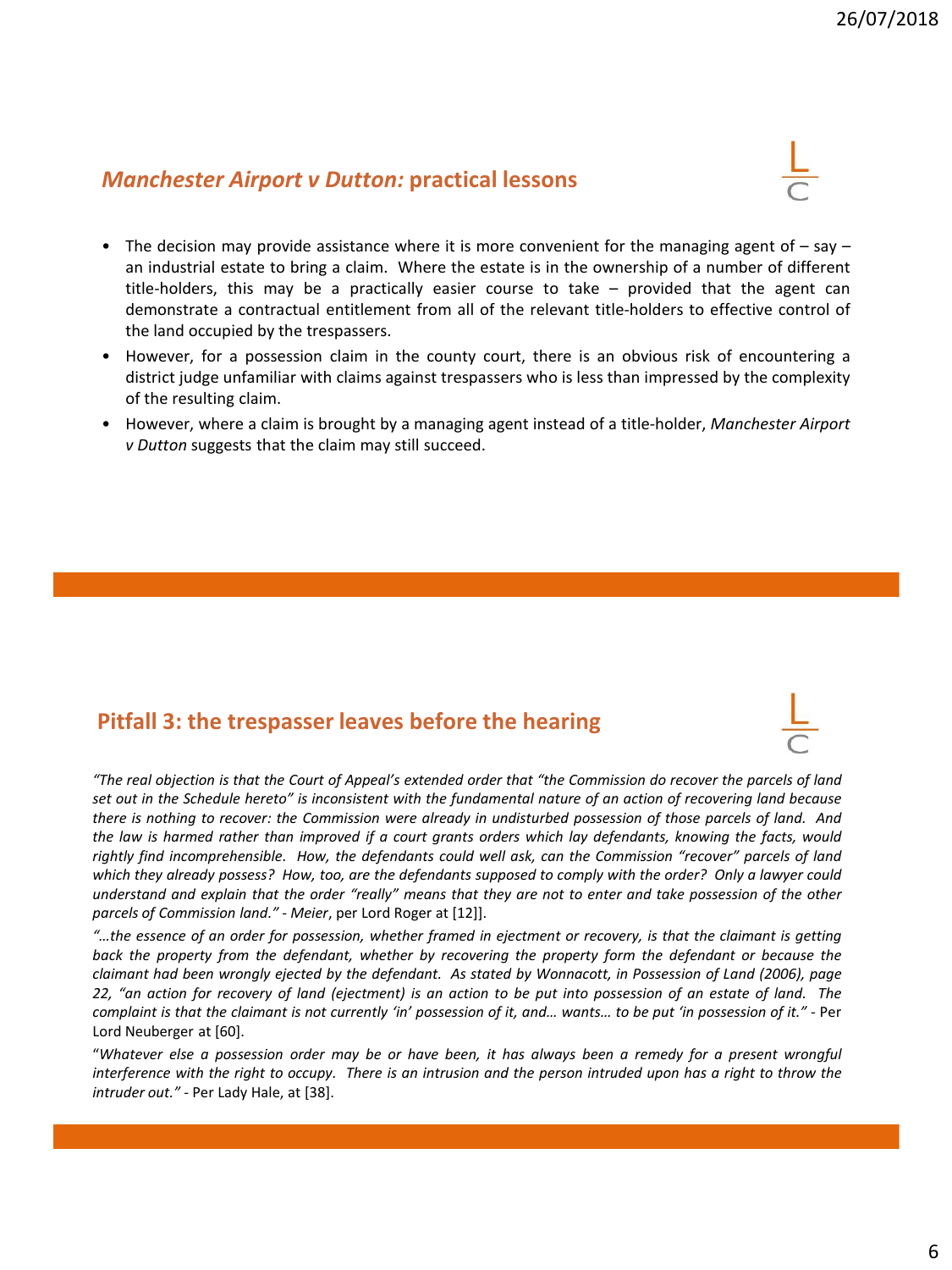## **The problem**



- What happens where a trespasser who is served with proceedings then packs up and vacates the site before the hearing?
- A client may still want to go ahead with the hearing and obtain an order for possession '*in case the trespasser returns*' – especially where they a have already spent money on issue and service.
- Strictly speaking, applying Meier, a claimant has no right to an order for possession in such circumstances, and their representative is in no position to attend a possession hearing and ask for one – especially if instructed that the trespassers have left. Given that judges often ask whether the trespasser is still there at the start of a hearing, this can put a lawyer in a very difficult position.
- The proper remedy is an injunction but what if this is not pleaded and the evidence necessary to justify an injunction has not been put in?

### **Solutions**

- It is established that it is a trespass to place anything on or in land in the possession of another – including dumping rubbish: *British Waterways Board v Severn Trent Water Ltd* [2001] EWCA Civ 276.
- Accordingly, where a trespasser vacates before the hearing but leaves rubbish or detritus on the land, then it is possible to argue that the claimant's right to possession is still being interfered with – the trespasser has not strictly speaking returned possession to the claimant. It can also be argued on the same basis that it is unclear to the claimant whether the defendant has really vacated, or whether they intend to return.
- Although strictly speaking an injunction requiring the defendant to remove the rubbish from the land would be a more appropriate remedy, a sympathetic judge might be inclined on this basis to make an order for possession even where the trespassers are not there in person on the day of the hearing.
- Clients should be advised of the risk of encountering an unsympathetic judge!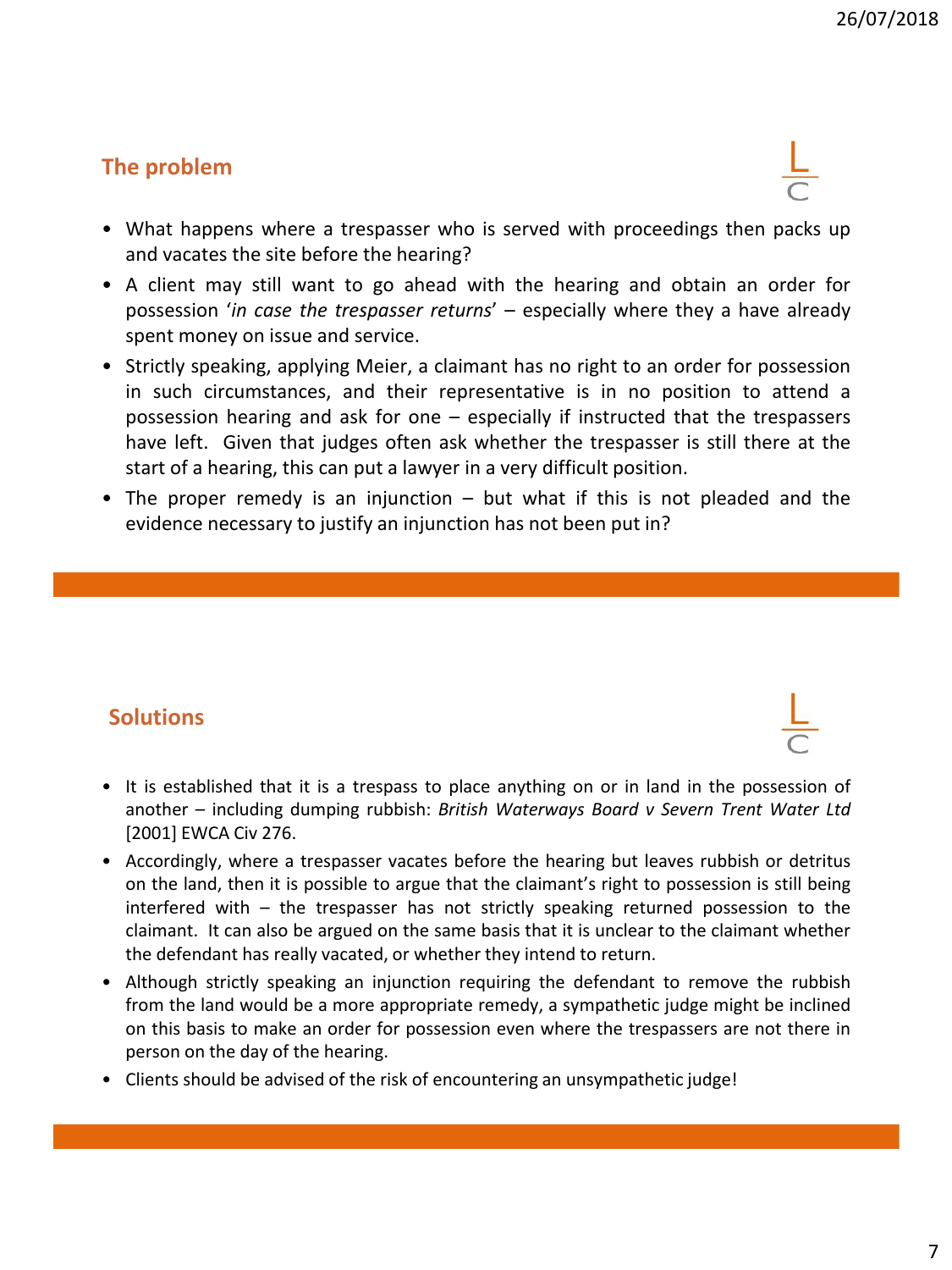## **Pitfall 4: evicting ice-cream vans and other occasional trespassers not present on the day of the hearing**

- What if someone operates an ice-cream van on private land like a shopping centre car park?
- If they are there on weekdays, then at the time of the hearing the claimant can say that their right to possession is interfered with.
- But if the ice-cream van is there only on weekends and bank holidays, then the claimant will not be able to show any right to a possession order at the hearing – they will be in undisturbed possession of their land.
- Similarly, where a homeless person occupies a site regularly but is not there on the day of the hearing, what can a claimant do?

## **The authorities**

"*If a group of people come on to my land without my permission… if they leave but come back repeatedly, depending on the evidence, I shall be able to obtain an interlocutory and final injunction against them returning." Meier*, per Lord Roger at [1].

"*Obviously, the decision whether or not to grant an order retraining a person from trespassing will turn very much on the precise facts of the case. Nonetheless, where a trespass to the claimant's property is threatened, and particularly where a trespass is being committed, and has been committed in the past, by the defendant, an injunction to restrain the threatened trespass would , in the absence of good reasons to the contrary, appear to be appropriate." Meier*, per Lord Neuberger at [79].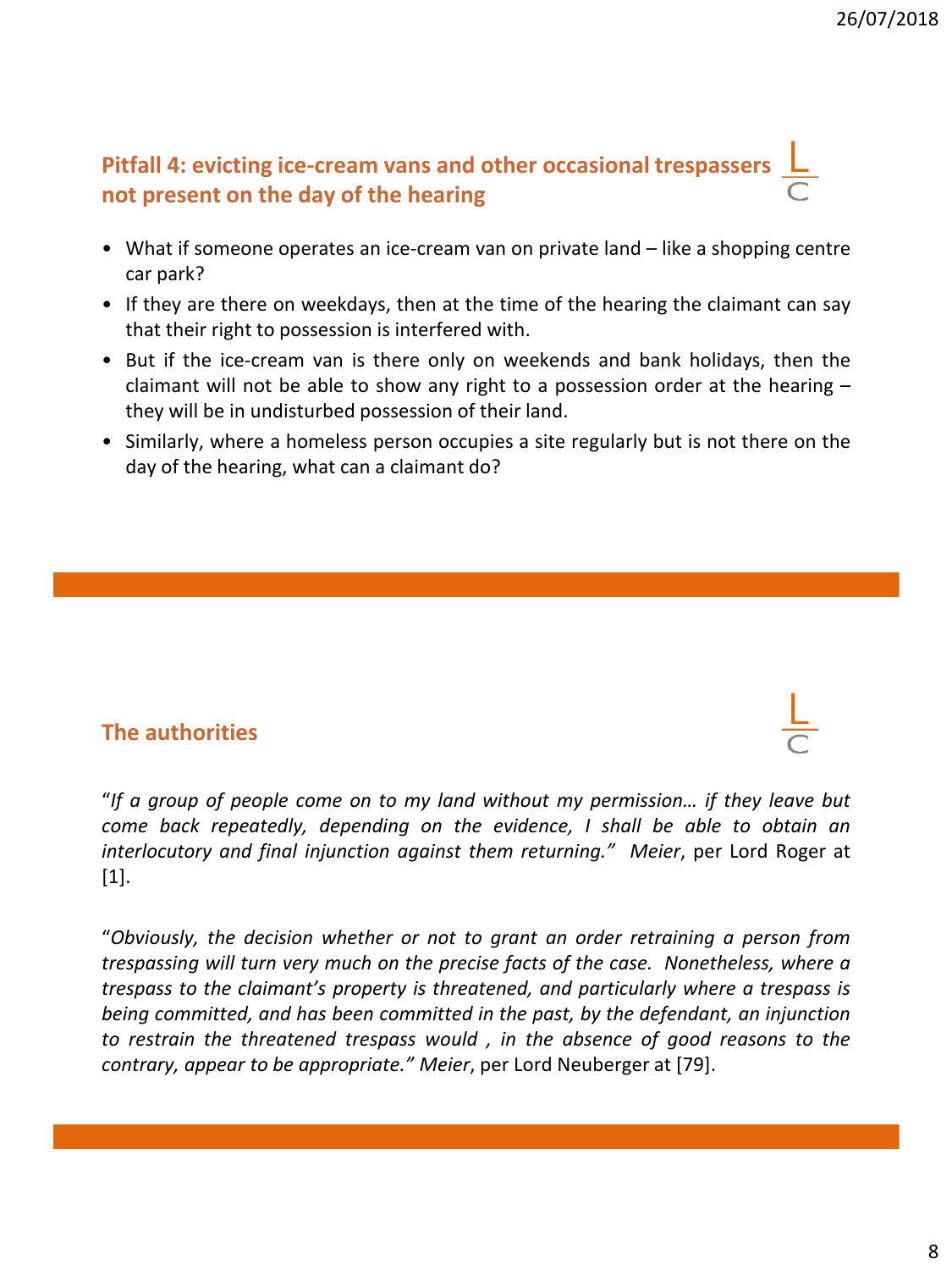## **Solutions**

- In such a case, the claim can be issued as a possession claim against trespassers under part 55, but the claimant should also seek an injunction restraining the defendant from returning to the land in question.
- 55APD para 1.7 states that "*A claim which is not a possession claim may be brought* under the procedure set out in Section I of Part 55 if it is started in the same claim form *as a possession claim which, by virtue of rule 55.2(1) must be brought in accordance with that Section"* and notes that "*rule 7.3 provides that a claimant may use a single claim form to start all claims which can be conveniently disposed of in the same proceedings."*
- That has the advantage of the short time period between service and the hearing.
- Witness evidence will be necessary in order to establish clearly the existence of the threatened trespass – even though this may mean that it will be necessary to delay issue for a period of weeks or months so that sufficient evidence of a pattern of behaviour can be established.

## **Pitfall 5: asking for possession of too much**

- What happens where trespassers are in occupation of only part of a larger piece of land?
- What happens where trespassers are in occupation of one piece of land, but there is a high likelihood of them moving into occupation of another piece of land owned by the same claimant if a possession order is enforced against the first piece of land?
- These were the facts in *Meier*, which has now broadly settled the relevant principles.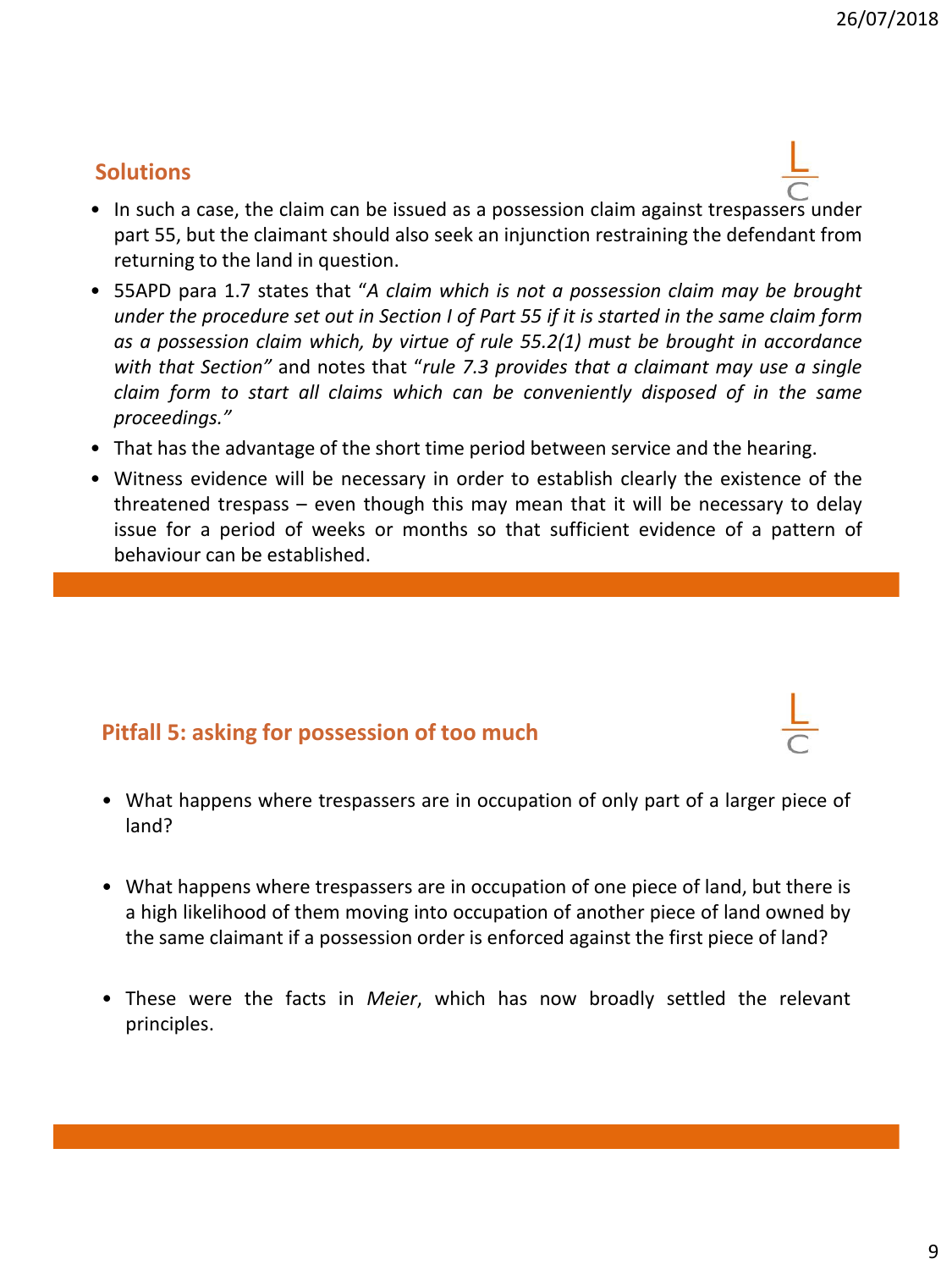### **The decision in** *Meier*



In 2007 a number of travellers entered into unlawful occupation of Hethfelton Wood in Dorset, managed by the Forestry Commission on behalf of the Secretary of State for the Environment.

The Secretary of State commenced proceedings for an order for possession of Hethfelton Wood *and* other woodland nearby which was also managed by the Forestry Commission, on the basis that the travellers would simply relocate to another area of woodland if the order was enforced against Hethfelton Wood.

### *Meier cont.*

"*The notion that an order for possession may be sought by a claimant and made against defendants in respect of land which is wholly detached and separated, possibly by many miles, from that occupied by the defendants, accordingly seems to me to be difficult, indeed impossible, to justify. The defendants do not occupy or possess such land in any conceivable way, and the claimant enjoys uninterrupted possession of it. Equally, the defendants have not ejected the claimant from such land. For the same reasons, it does not make sense to talk about the claimant recovering possession of such land, or to order the defendant to deliver up possession of such land."*

*-* Lord Neuberger at [64].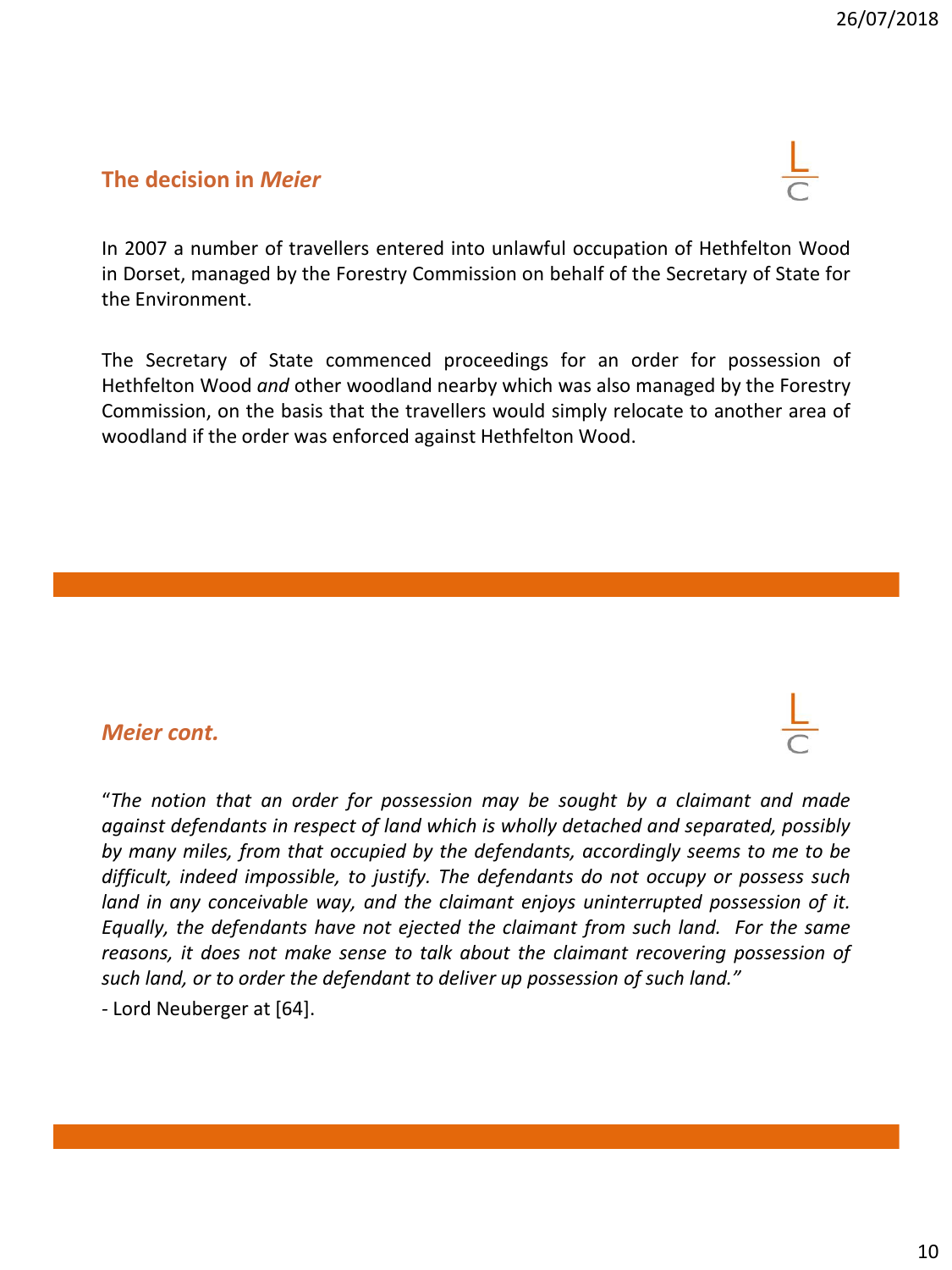#### *Meier* **cont.**



"*This does not mean that, where trespassers are encamped in part of a wood, an order for possession cannot be made against them in respect of the whole of the wood (at least if there are no other occupants of the wood), just as much as an order for possession may extend to a whole house where the defendant is only trespassing in one room (at least if the rest of the house empty)."*

- Lord Neuberger at [65].

The Supreme Court effectively approved the Court of Appeal's decision in *University of Essex v Djemal* [1980] 1 WLR 1301, where it was held that the universities right to possession of its campus was indivisible: "*If it is violated by adverse occupation of any part of the premises, that violation affects the right of possession of the whole of the premises."* (per Shaw LJ at 1305C-D).

## **An evolving area of jurisprudence?**

In spite of his conclusion, Lord Neuberger expressed some concern at [67] – [71] about whether *Djemal* was correctly decided:

"I have no difficulty with the fact that the possession order made at first instance in this case extended to *the whole of Hethfelton, even though the defendants occupied only a part of it.*

The position is more problematical where a defendant trespasses on part of land, the rest of which is *physically occupied by a third party, or even by the landowner. Particular difficulties in this connection* are, to my mind, raised in relation to a wide order for possession in a claim within CPR 55.1(b). Such a "claim" may be brought "for the recovery of land which the claimant alleges is occupied only by a person or persons who entered or remained on the land without... consent...". Given that such a claim is limited to "land...occupied only by" trespassers, it is not immediately easy to see how it could be brought, even *in part, in relation to "land… occupied only by" trespassers."*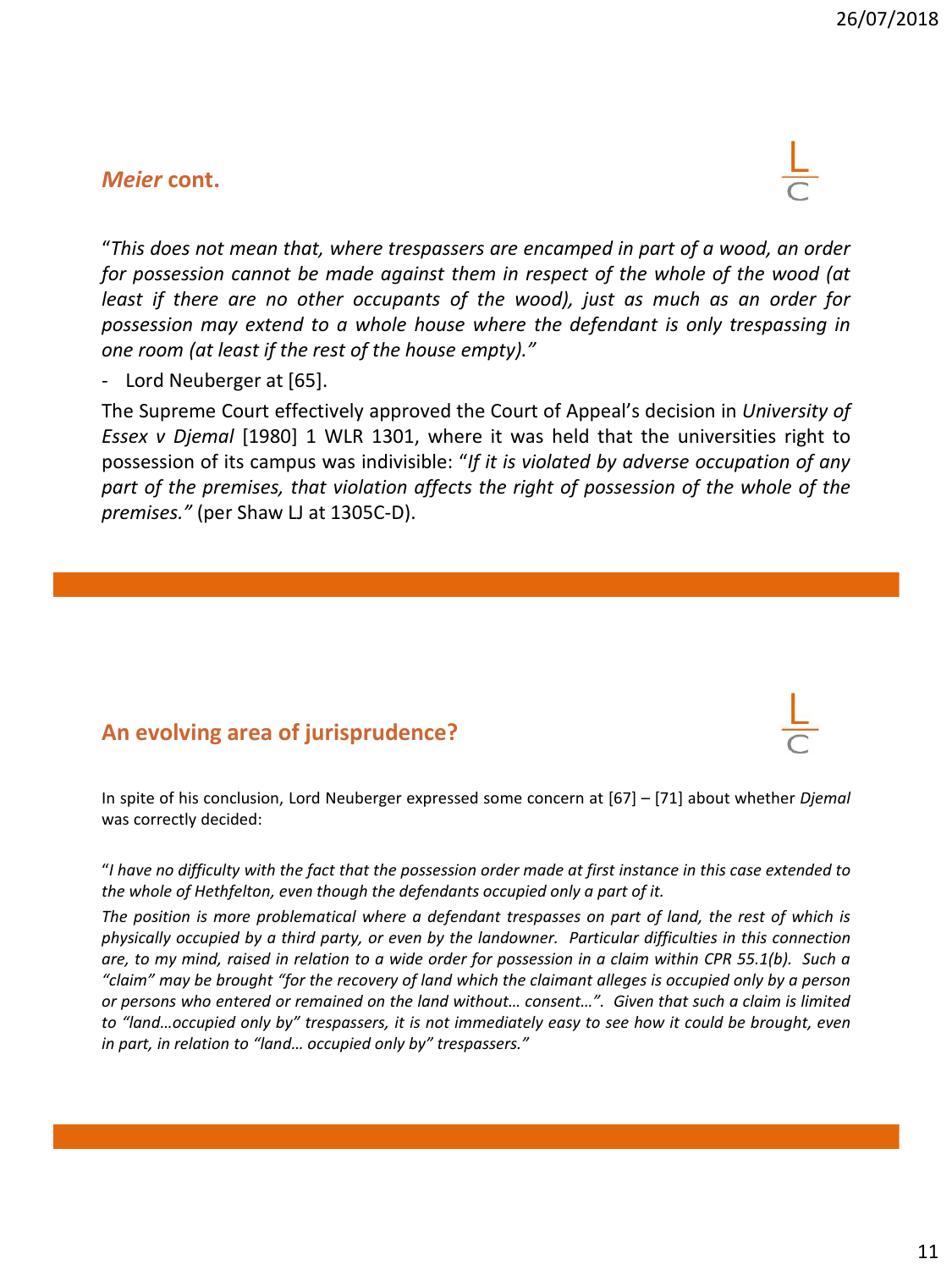### *Doubts on Djemal*



"*As already mentioned, given that there is the alternative remedy of self-help, the court should ensure* that its procedures are as effective as lawfully possible. Nonetheless, there is obviously great force in the argument that the fact that areas of the campus in that case were lawfully and exclusively occupied by *academic staff, employees and students should have precluded a claim and an order for possession in* respect of those areas, both in principle and in the light of the wording of RCS Order 113 rule 1. *However, this is not the occasion formally to consider the correctness of the decision in Djemal,"*

The correctness of *Djemal* was accepted by Lord Roger, Lord Collins and Lady Hale (Lord Walker agreeing with everyone…) and accordingly there is little doubt that *Djemal* presently remains good law.

Likewise, it remains standard practice to apply for possession of a site with other lawful occupiers present and the courts are happy to make orders in those terms.

## *Meier***: the rights of other lawful occupiers of the land**

What happens where there are other licensees on the land? Example: the freeholder of an industrial estate sells licenses to ice-cream vans wishing to trade in its car park. Two vans operators obtain licenses and lawfully trade, but a third does so without a licence.

"*It was held in R v Wandsworth County Court, ex parte Wandsworth London Borough Council [1975] 1* WLR 1314, that a bailiff executing a possession warrant is entitled to evict anyone found on the premises *whether they were party to the judgment or not. However, there is nothing to prevent the order distinguishing between those who are and those who are not lawfully there, provided that some means is specified of identifying them. No-one would suggest that an order for possession of Hethfelton Wood would allow the removal of Forestry Commission workers or picnickers who happen to be there when the* bailiffs went in. In principle, court orders should be tailored to fit the facts and the rights they are *enforcing rather than the other way around."* Per Lady Hale at [36].

An order can be sought stating e.g. "*Not to be enforced against…" "Only to be enforced against…"*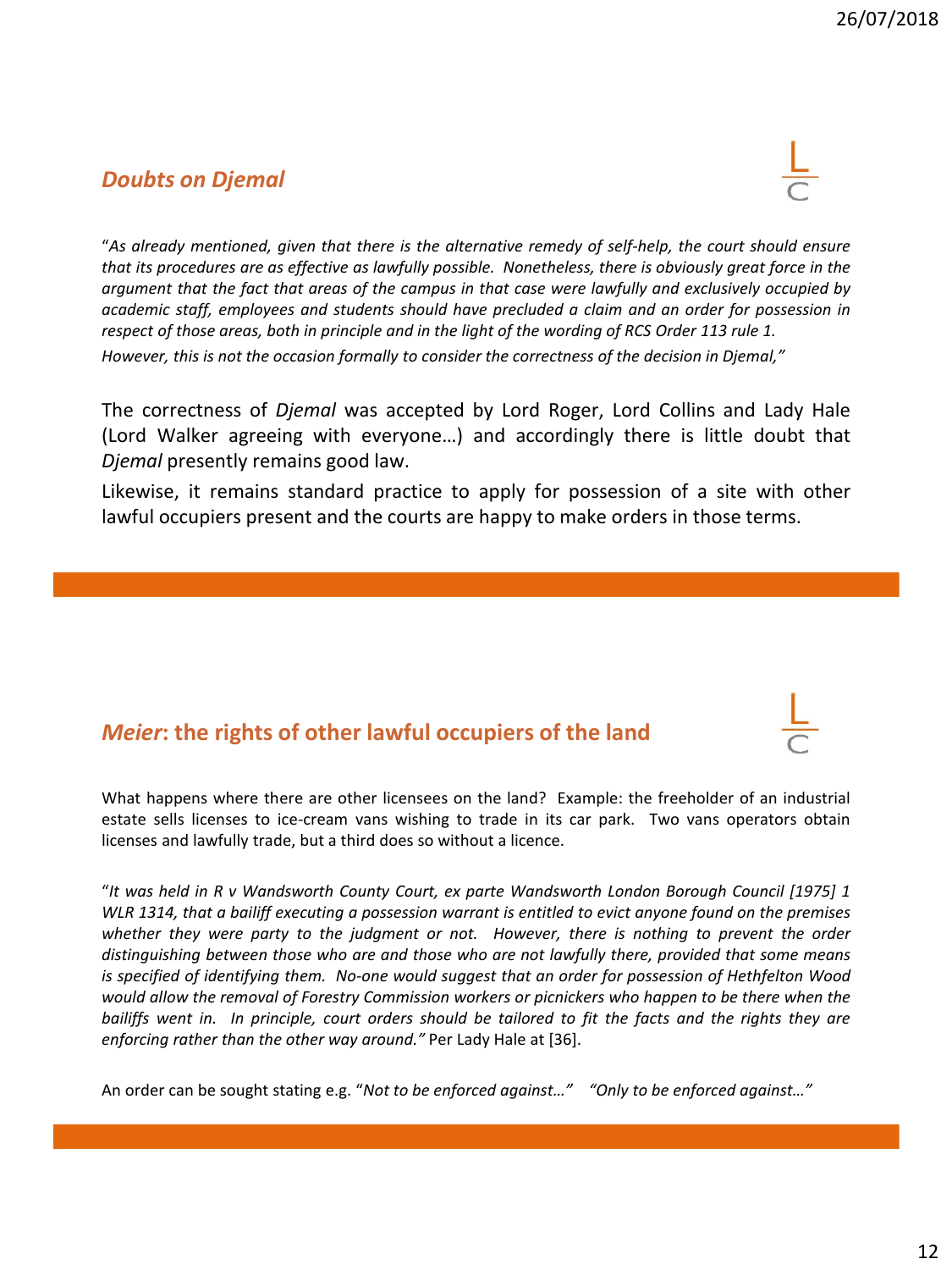## **Practical lessons from** *Meier*



- (1) A possession order *can* be made in respect of an entire property where the trespasser is only in occupation of part, even where the landowner remains in occupation of the remainder. In practical terms, this is likely to be particularly relevant where trespassers occupy part of a university campus, or part of an industrial estate.
- (2) That order can be made in respect of an entire property even where there are other licensees of the claimant in occupation.
- (3) Where the larger part of the land is spread over a number of different registered titles, this is unlikely to be an issue provided that all of the plots form part of a single and recognisable 'site' – e.g. an industrial estate.
- (4) Where those different plots are in the possession of different title-holders, either because different owners own smaller parts of the whole, or because parts of the whole are let to tenants, then all of those title holders whose land is affected by the trespass should be joined as claimants.
- (5) A possession order will not be granted in respect of a site which is a distinctly separate piece of land which has not yet been occupied by the trespassers, no matter how great the risk that they will occupy it if an order is enforced against them. This is question of fact and degree.
- (6) Where the evidence establishes that there is a "real danger" of such a trespass, however, then an injunction may be granted in respect of that land.

### **Pitfall 6: waiting for the court to serve the order**

- A final practical point: an order for possession against trespassers will be an order for possession forthwith: *McPhail v Persons Unkown* [1973] 3 WLR 71.
- Part 55 is silent on the service of the possession order. In practical terms, the claimant will usually serve the order.
- Where possession is sought urgently, it is often sensible for a process server or other representative of the claimant to attend the hearing and to invite the court to seal the order immediately. The process server can then serve the order immediately. Where the claim is in the high court, that means that a writ can be executed on the same day.
- Being polite to court staff goes a long way!